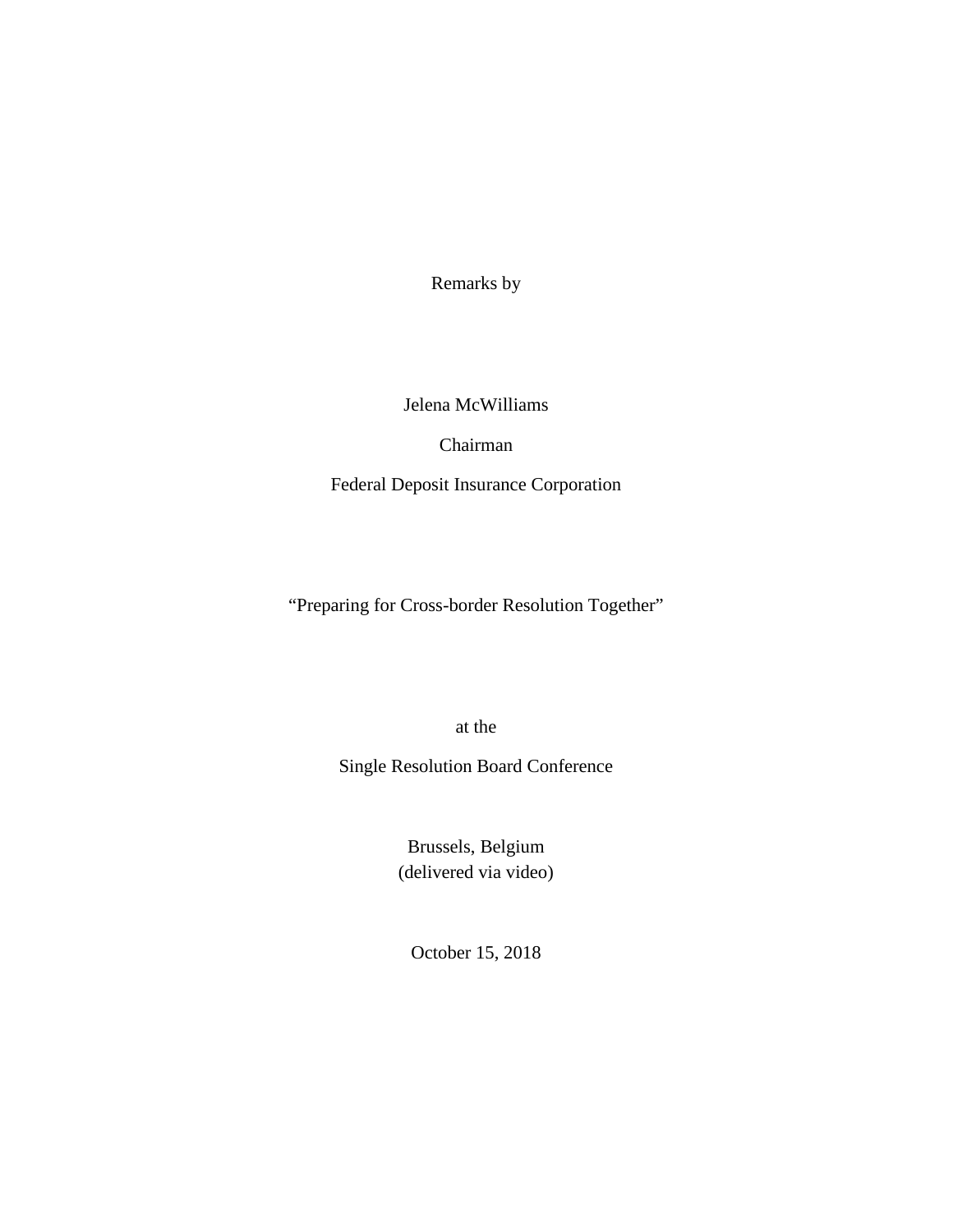#### **Introduction**

Thank you for the opportunity to address you today as part of the SRB's annual resolution conference.

I apologize that I am unable to be with you in person, but I'm grateful for the opportunity to talk about our progress on bank resolvability.

The mission of the FDIC, including our work with the SRB on cross-border resolution, resonates profoundly with me.

Like the newest SRB Board member Bostjan Jazbec, I was born in the former Yugoslavia. I lived through the start of the civil war that eventually broke that country apart. After the collapse of its financial system, my parents' meager savings disappeared overnight when a local bank closed its doors. Yugoslavia had no deposit insurance and my then 68-year-old father had to return to work as a day laborer, making the equivalent of \$5 a day for a 70-hour work week.

Because of my family's experience, deposit insurance and the mission of the FDIC are real to me. I've seen firsthand how vulnerabilities in the financial system can impact real people and their lives. The experience has stayed with me to this day.

Since I was sworn in as the FDIC's chairman in June, I have developed an even greater appreciation for the agency and its history as a resolution authority.

The FDIC has developed its approach to bank resolution over decades, adapting our resolution strategy in response to each crisis we have faced since 1933.

Like the SRB, I am bringing a fresh perspective to the challenge of cross-border bank resolution, and I welcome this opportunity to recap our efforts in the United States before discussing some of the issues we will face together in the years ahead.

#### **Resolution Preparedness in the United States**

Let me begin by highlighting how we approach resolution preparedness. In the United States, the largest bank holding companies are required by law to submit resolution plans (also known as "living wills") in a process overseen by the FDIC and the Federal Reserve Board. Through this work, the largest, internationally-active domestic banks, commonly referred to as U.S. G-SIBs, have implemented significant structural and operational improvements that have enhanced their resolvability.

U.S. agencies also have worked to develop strategies that would facilitate the resolution of failing financial institutions in an orderly fashion. A primary goal is for losses to be absorbed by the shareholders and unsecured creditors of the holding company, thus avoiding the taxpayer bailouts and instability we faced in the most recent financial crisis.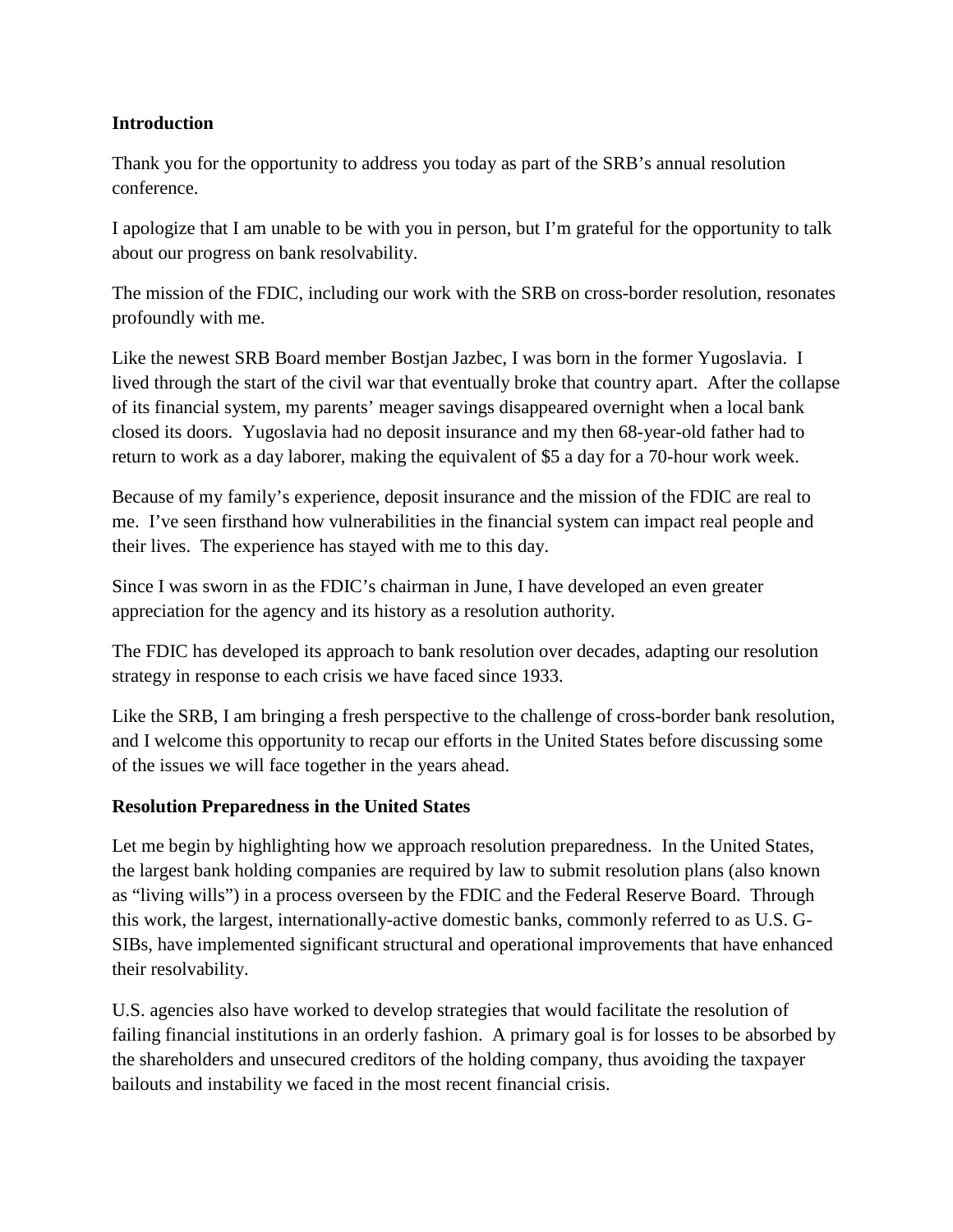Significant work has been done, but no U.S. G-SIB has had to put their plan into action – fortunately! Our work to address obstacles and strengthen the resolvability of these institutions continues.

### **Transparency in the Resolution Process**

One of my key initiatives since I became Chairman of the FDIC is to look for ways to improve transparency at the agency, including surrounding the resolution process.

We began in June by soliciting feedback from the public on our joint proposed guidance with the Federal Reserve, as well as on resolution planning more generally. Our joint proposed guidance for the next round of U.S. G-SIB resolution plans addresses the agencies' expectations regarding a number of key issues. These include capital, liquidity, governance mechanisms, derivatives and trading activities, and other areas of concern.

Asking the public to weigh in and review our assumptions will provide us with valuable input. We also believe that more transparency will serve as a stabilizing force in times of stress. Actions by firms and authorities should be predictable so that, even under the most challenging circumstances, markets will still function.

## **Cross-Border Cooperation**

Given the cross-border activities of our G-SIBs, resolution preparedness requires international coordination based on strong working relationships.

Bank resolution becomes more challenging when institutions are larger, more complex, and more globally interconnected.

The FDIC, SRB, and other authorities have established a solid foundation in this regard.

Since the SRB's inception in 2016, our two agencies have worked closely at the principal and senior staff levels on cooperation and resolution planning for G-SIBs with assets and operations in the United States and the Banking Union.

We have formed Crisis Management Groups that have brought together firms and "home and host" authorities to discuss resolution planning. We have developed information-sharing arrangements to support this work, and we have engaged in a number of international operational exercises to test and improve our readiness.

This is a strong foundation that should allow us to address challenges together.

# **Applying the Resolution Framework to Smaller Institutions**

While our work on the resolution of systemically important financial institutions continues, we must also be mindful of the non-systemic banks for which we are responsible. In the United